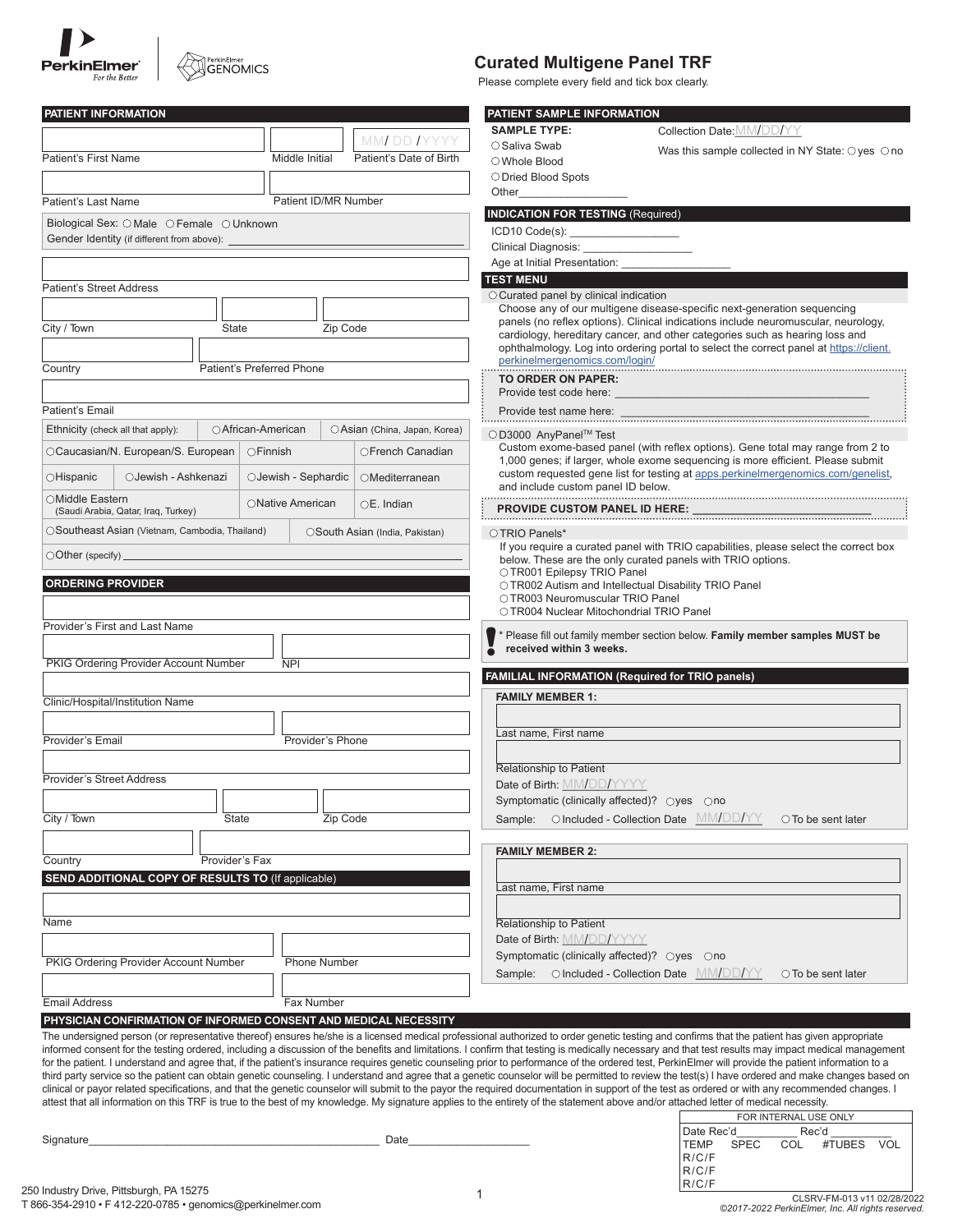| ■ INSURANCE BILLING (Include a copy of both sides of insurance card) |              |                            |               |                   |
|----------------------------------------------------------------------|--------------|----------------------------|---------------|-------------------|
|                                                                      |              |                            |               |                   |
| Insurance Carrier                                                    |              |                            |               | Insurance ID      |
|                                                                      |              |                            |               | MM DD IYYYY "     |
| Policy Holder Name                                                   |              |                            |               | Policy Holder DOB |
| Policy Holder Relationship to Patient:                               | $\circ$ Self | $\circlearrowright$ Parent | $\cup$ Spouse | $\bigcirc$ Other: |

#### **Benefit Investigation and Out-of-Pocket Cost Policy**

PerkinElmer will contact the patient for any estimated out-of-pocket costs that are greater than \$100 USD before proceeding with testing. The patient's sample will be placed on hold (for up to 30 days) until authorization to proceed is received from the patient. If the patient does not respond to PerkinElmer within 30 days to discuss estimated out-of-pocket costs, the test order may be cancelled. Please note that failure by the patient to respond to PerkinElmer in a timely fashion regarding estimated out-of-pocket costs may cause a delay in the receipt of the results report.

#### **Patient Billing Acknowledgement:**

By signing this form, I certify that the insurance information that I have provided is accurate, complete and current and that no other coverage or insurance exists. I hereby authorize PerkinElmer Genetics, Inc. ("PerkinElmer") to bill my designated insurance carrier(s) and share health information as needed for the purposes of billing and reimbursement, and I request that payment of authorized benefits be made on my behalf to PerkinElmer for any services furnished the patient listed above by PerkinElmer. If any insurance benefits are remitted to me for services performed by PerkinElmer for the patient, I will forward said benefits to PerkinElmer. I authorize PerkinElmer to file an appeal on my behalf for any denial of payment and/or adverse benefit determination related to services and care provided. I agree to pay all charges for services provided by PerkinElmer to the patient which are not covered by my health insurance plan or which I am responsible for payment under my health insurance plan. Furthermore, I grant PerkinElmer permission to share health information with my insurance as needed for the purposes of billing and reimbursement.

| Signature                                                                                                  |       | Date     |                      |                                            |  |
|------------------------------------------------------------------------------------------------------------|-------|----------|----------------------|--------------------------------------------|--|
| <b>INSTITUTIONAL BILLING</b>                                                                               |       |          |                      |                                            |  |
|                                                                                                            |       |          |                      |                                            |  |
| Institution/Organization Name                                                                              |       |          |                      | PerkinElmer Genomics Billing Account ID    |  |
|                                                                                                            |       |          |                      |                                            |  |
| <b>Contact Name</b>                                                                                        |       |          | <b>Contact Phone</b> |                                            |  |
| <b>PATIENT BILLING</b>                                                                                     |       |          |                      |                                            |  |
| O Check: \$____________________Amount Enclosed (Please make checks payable to: PerkinElmer Genetics, Inc.) |       |          |                      |                                            |  |
| O Credit Card (Please fill out all information):                                                           |       |          |                      |                                            |  |
|                                                                                                            |       |          |                      |                                            |  |
| <b>Credit Card Number</b>                                                                                  |       |          | <b>CVV</b>           |                                            |  |
|                                                                                                            |       |          | <b>MMAYY</b>         |                                            |  |
| <b>Credit Card Billing Street Address</b>                                                                  |       |          | Card Exp. Date       | <b>Cardholder Phone</b>                    |  |
|                                                                                                            |       |          |                      |                                            |  |
| City / Town                                                                                                | State | Zip Code |                      | Cardholder Printed Name as Appears on Card |  |
|                                                                                                            |       |          |                      |                                            |  |
| Cardholder Signature                                                                                       |       |          |                      |                                            |  |

dholder Signature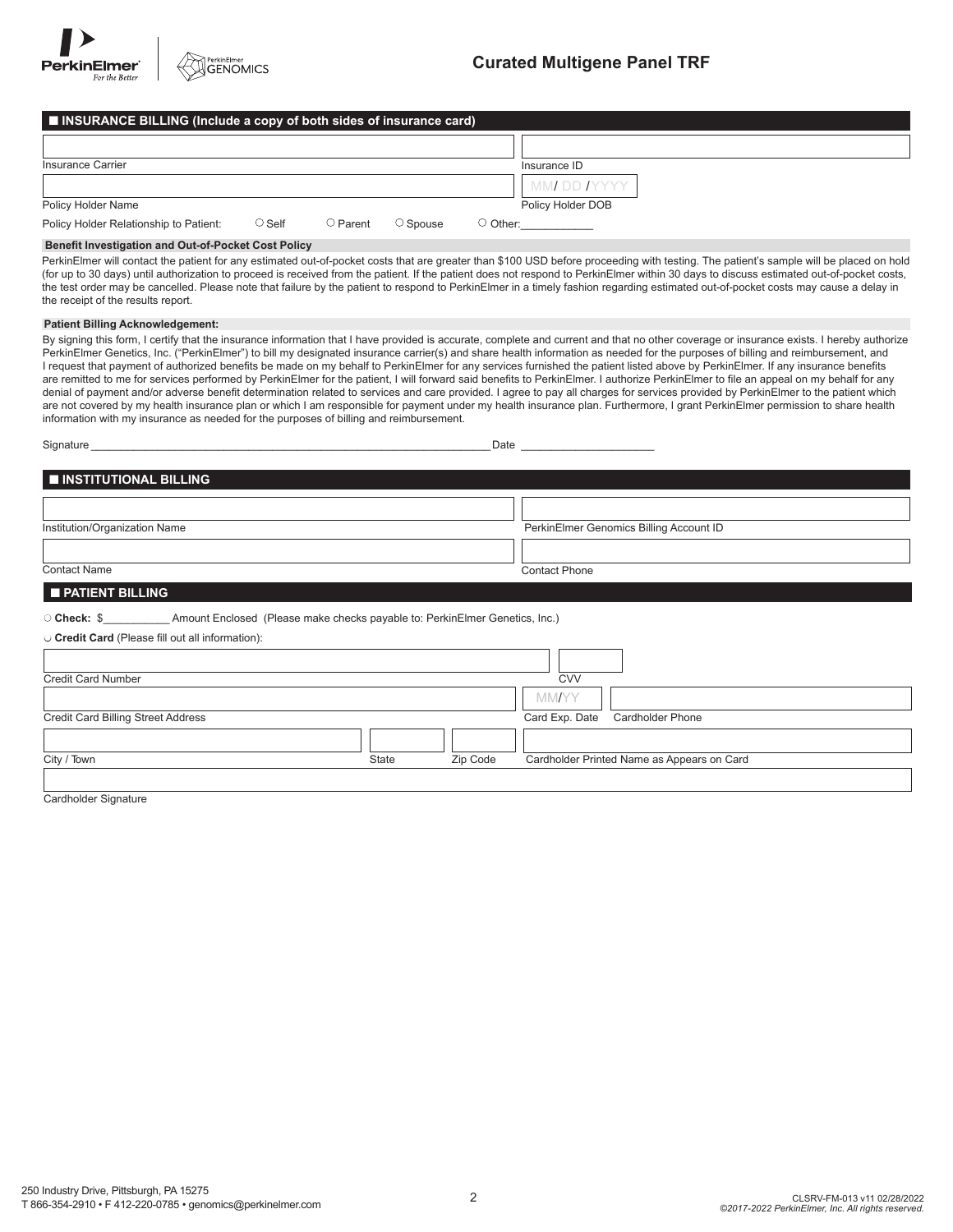PerkinElmer<br>GENOMICS

Detailed medical records, clinical summary, pictures, and family history must be attached for all cases if you would like a phenotypically driven report.<br>Such information is crucial for the accurate interpretation of resul

## **ADDITIONAL OPTIONAL PHENOTYPE / PATIENT HISTORY SECTION (Check all that apply)**

Clinical diagnosis:

| Age of manifestation:              |                                   | ICD-10 Codes:                          |                                  |  |
|------------------------------------|-----------------------------------|----------------------------------------|----------------------------------|--|
| A. NEUROLOGY                       | <b>B. METABOLISM</b>              | 2. Skin and integument                 | 3. Endocrine                     |  |
| 1. Behavioral abnormality          | O 1. Abnormal creatine kinase     | O 2.1 Abnormal skin pigmentation       | O 3.1 Diabetes mellitus          |  |
| O 1.1 Autism                       | O 2. Decreased plasma carnitine   | ○ 2.2 Abnormal hair                    | ○ 3.2 Hypo / hyperparathyroidism |  |
| O 1.2 Attention deficit disorder   | O 3. Hyperalaninemia              | O 2.3 Abnormal nail                    | ○ 3.3 Hypo / hyperthyroidism     |  |
| O 1.3 Psychiatric diseases         | O 4. Hypoglycemia                 | ○ 2.4 Hyperextensible skin             | <b>H. REPRODUCTION</b>           |  |
| 2. Brain imaging                   | O 5. Increased CSF lactate        | $\circ$ 2.5 lchthyosis                 | O 1. Abnormal external genitalia |  |
| O 2.1 Abnormal myelination         | O 6. Increased serum pyruvate     | <b>F. CARDIOVASCULAR</b>               | O 2. Abnormal internal genitalia |  |
| ○ 2.2 Abnormal cortical gyration   | O 7. Ketosis                      | O 1. Angioedema                        | O 3. Hypogonadism                |  |
| O 2.3 Agenesis of corpus callosum  | O 8. Lactic acidosis              | ○ 2. Aortic dilatation                 | O 4. Hypospadias                 |  |
| $\circ$ 2.4 Brain atrophy          | O 9. Organic aciduria             | O 3. Arrhythmia                        | $\circ$ 5. Infertility           |  |
| O 2.5 Cerebellar hypoplasia        | C. EYE                            | O 4. Coarctation of aorta              | I. ONCOLOGY                      |  |
| O 2.6 Heterotopia                  | O 1. Blepharospasm                | O 5. Defect of atrial septum           | O 1. Adenomatous polyposis       |  |
| O 2.7 Holoprosencephaly            | O 2. Cataract                     | ○ 6. Defect of ventricular septum      | O 2. Breast carcinoma            |  |
| ○ 2.8 Hydrocephalus                | O 3. Coloboma                     | O 7. Dilated Cardiomyopathy            | O 3. Colorectal carcinoma        |  |
| $\circ$ 2.9 Leukodystrophy         | O 4. Glaucoma                     | ○ 8. Hypertension                      | O 4. Leukemia                    |  |
| O 2.10 Lissencephaly               | O 5. Microphthalmos               | O 9. Hypertrophic Cardiomyopathy       | O 5. Myelofibrosis               |  |
| 3. Developmental delay             | O 6. Nystagmus                    | O 10. Hypotension                      | $\circ$ 6. Neoplasm of the lung  |  |
| ○ 3.1 Delayed motor development    | O 7. Ophthalmoplegia              | O 11. Lymphedema                       | O 7. Neoplasm of the skin        |  |
| O 3.2 Delayed language development | O 8. Optic atrophy                | O 12. Malf. of heart and great vessels | O 8. Paraganglioma               |  |
| O 3.3 Developmental regression     | O 9. Ptosis                       | O 13. Myocardial infarction            | O 9. Pheochromocytoma            |  |
| ○ 3.4 Intellectual disability      | O 10. Retinitis pigmentosa        | O 14. Stroke                           | J. HEMATOLOGY AND IMMUNOLOGY     |  |
| 4. Movement abnormality            | O 11. Retinoblastoma              | ○ 15. Tetralogy of Fallot              | O 1. Abnormality of coagulation  |  |
| O 4.1 Ataxia                       | O 12. Strabismus                  | O 16. Vasculitis                       | O 2. Anemia                      |  |
| O 4.2 Chorea                       | O 13. Visual impairment           | <b>G. GASTROINTESTINAL,</b>            | O 3. Immunodeficiency            |  |
| O 4.3 Dystonia                     | D. MOUTH, THROAT AND EAR          | <b>GENITOURINARY, ENDOCRINE</b>        | O 4. Neutropenia                 |  |
| O 4.4 Parkinsonism                 | O 1. Abnormality of dental color  | 1. Gastrointestinal                    | O 5. Pancytopenia                |  |
| 5. Neuromuscular abnormality       | ○ 2. Cleft lip / palate           | O 1.1 Aganglionic megacolon            | O 6. Abnormal hemoglobin         |  |
| O 5.1 Muscular hypotonia           | O 3. Conductive hearing impair.   | ○ 1.2 Constipation                     | O 7. Splenomegaly                |  |
| O 5.2 Muscular hypertonia          | O 4. External ear malformation    | O 1.3 Diarrhea                         | O 8. Thrombocytopenia            |  |
| ○ 5.3 Hyperreflexia                | O 5. Hypodontia                   | ○ 1.4 High hepatic transaminases       | K. PRENATAL AND DEVELOPMENT      |  |
| ○ 5.4 Spasticity                   | O 6. Sensoneural hearing impair.  | O 1.5 Gastroschisis                    | O 1. Dysmorphic facial features  |  |
| 6. Seizures                        | <b>E. SKIN, INTEGUMENT AND</b>    | ○ 1.6 Hepatic failure                  | $\circ$ 2. Failure to thrive     |  |
| O 6.1 Febrile seizures             | <b>SKELETAL</b>                   | $\circ$ 1.7 Hepatomegaly               | ○ 3. Hemihypertrophy             |  |
| O 6.2 Focal seizures               | 1. Skeletal                       | O 1.8 Obesity                          | O 4. Hydrops fetalis             |  |
| O 6.3 Generalized seizures         | O 1.1 Abnormal limb morphology    | ○ 1.9 Pyloric stenosis                 | $O$ 5. IUGR                      |  |
| 7. Others                          | O 1.2 Abnormal skeletal system    | $\circ$ 1.10 Vomiting                  | O 6. Oligohydramnios             |  |
| O 7.1 Craniosynostosis             | ○ 1.3 Abnormal vertebral column   | 2. Genitourinary                       | O 7. Overgrowth                  |  |
| O 7.2 Dementia                     | ○ 1.4 Joint hypermobility         | O 2.1 Abnormal renal morphology        | O 8. Polyhydramnios              |  |
| O 7.3 Encephalopathy               | ○ 1.5 Multiple joint contractures | O 2.2 Abnormal urinary system          | ○ 9. Premature birth             |  |
| O 7.4 Headache / Migraine          | $\circ$ 1.6 Polydactyly           | ○ 2.3 Hydronephrosis                   | O 10. Short stature              |  |
| ○ 7.5 Macrocephaly                 | O 1.7 Scoliosis                   | ○ 2.4 Renal agenesis                   | O 11. Tall stature               |  |
| O 7.6 Microcephaly                 | ○ 1.8 Syndactyly                  | O 2.5 Renal cyst                       |                                  |  |
| O 7.7 Neuropathy                   | O 1.9 Talipes equinovarus         | ○ 2.6 Renal tubular dysfunction        |                                  |  |
| O 7.8 Stroke                       |                                   |                                        |                                  |  |
|                                    | OTHER:                            |                                        |                                  |  |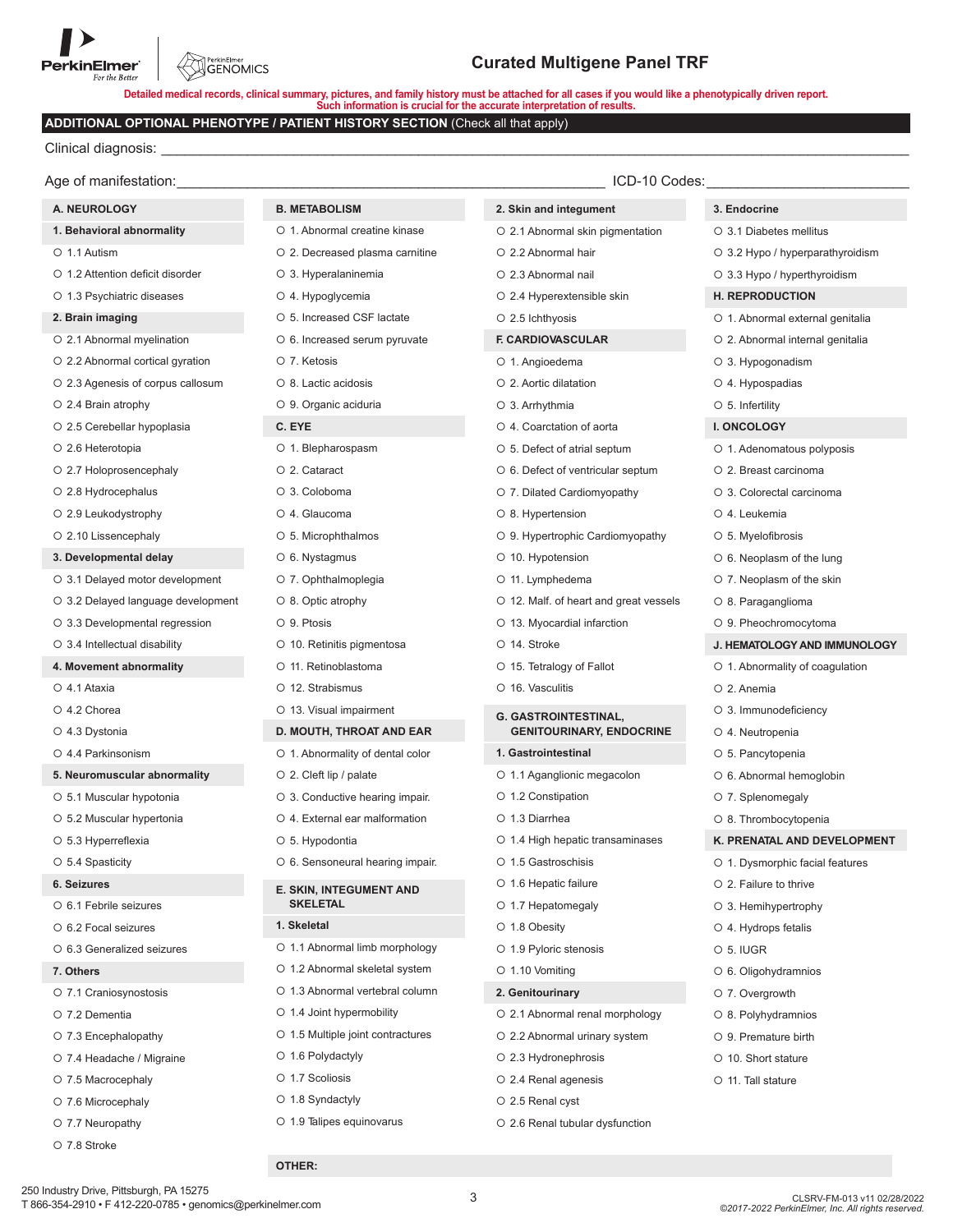



## **U.S. CLINICAL INFORMED CONSENT FORM**

PerkinElmer Genetics, Inc., ("PerkinElmer") requires a completed Patient's Informed Consent Form (ICF) for testing to be performed. The ICF must be completed by the patient, or a legally authorized representative of the patient (or by the healthcare provider where permitted under applicable law or regulation). For any patient below the age of majority, the ICF must be completed by the patient's legally authorized representative.

The purpose of this ICF is to provide you with a description of the Test ordered, known risks and benefits of the Test, anonymization of personal health information ("PHI"), sample and data retention, research opportunities, and the reporting of secondary findings, if applicable. Given the complexity of the type of the Test, it is recommended that you and/or your child receive genetic counseling by a trained genetics professional before and after the testing is performed.

#### **TEST INFORMATION**

Your healthcare provider ("HCP") has recommended that you, or your child, receive enzymatic, biochemical or molecular genetics clinical testing ("Test") indicated on the submitted Test Requisition Form ("Requisition"). For more information on the reasons your HCP has ordered the Test, and the disorders your HCP is having you tested for, please consult with your HCP. You are free to decide if you want this Test performed or not. Providing a Sample and undergoing the Test is voluntary and you may withdraw your consent without penalty at any time.

 *Enzyme/Biomarker Test:* This type of test measures the presence or absence of enzymes/biomarkers and/or their level of activity in an individual. Only the enzymes/ biomarkers identified on the requisition will be tested. Results from this type of Test may indicate the presence of a specific condition or conditions, and follow-up confirmatory testing may be recommended.

 *Genetic/Genomic Test:* This type of Test analyzes one or more segments of your DNA depending on the assay requested. This Test is used to identify what, if any, DNA variant(s) you or your child is carrying which is causing the specific disease or condition you are being tested for. Identifying the mutation may be useful for diagnostic and treatment purposes, and allows at-risk family members to be tested. Only the genes identified on the Requisition will be analyzed. In some cases, we may not be able to determine with certainty which gene is actually causing the disease.

### **TEST METHOD**

If you consent to the Test, your HCP will take a sample of your and/or your child's blood, saliva, body fluid, tissue or other sample type. Your Sample will be sent to PerkinElmer's laboratories in the United States for the Test; the majority of testing will be performed at our laboratory headquarters in Pittsburgh, PA.

Under some circumstances, including inadequate or poor quality sample, an additional Sample may be required for Tests to be performed.

#### **TEST RESULTS**

Your treating HCP has sole responsibility for all decisions concerning the possible management of your diagnosis and disease; PerkinElmer will not provide a diagnosis. PerkinElmer will report Test results only to your HCP via secure email, a secure internet portal, or fax. Your HCP is responsible for communicating with you regarding the results of the Test and may refer you or your child to a specialist for further clinical evaluation and confirmation of diagnosis, if applicable. Possible results for Genetic/Genomic Tests include:

- 1. *Positive:* A positive genetic test result may indicate that you are a carrier of, predisposed to, or have the specific disease or condition being tested for. A positive genetic test may limit your access to health insurance or life assurance coverage; for example, a life insurance company might ask you to provide genetic information indicating a disorder if this information is available to you.
- 2. *Negative:* A negative result indicates that no disease-causing variant was identified in the Test performed. No Test can rule out all genetic diseases or conditions. A negative result does not guarantee that you are free from genetic disorders or other medical conditions.
- 3. *Inconclusive/Variant of Uncertain Significance:* A variant of uncertain significance (VOUS) result indicates that a DNA change was detected, but it is currently unknown if the variant is associated with a genetic disorder. A VOUS is not the same as a positive result and does not clarify whether there is an increased risk to develop a genetic disorder. The variant could be a benign change or it could be indicative of disease/disease-causing.
- 4. *Unexpected Results:* In rare instances, this Test may reveal an important genetic change that is not directly related to the reason for ordering this test. This information would be disclosed to your HCP if it potentially impacts medical care, and you have consented to receive this type of result

#### **TEST REPORT**

Reported disease-causing variants are described as pathogenic variant(s), likely pathogenic variants(s), or variant(s) of uncertain significance in genes interpreted to be responsible for, or potentially contributing to, a disease or condition. In addition, variants in genes not known to be associated with disease but for which there is evidence to suggest an association with disease may also be reported. For testing performed on prenatal samples or for screening of apparently healthy individuals, only variants classified as pathogenic or likely pathogenic will be reported.

When Whole Exome Sequencing (WES) or Whole Genome Sequencing (WGS) tests are ordered by your HCP, you have the option to receive some findings not directly related to the reason for ordering the Test called "Secondary Findings". When Secondary Findings are requested, only Pathogenic or Likely Pathogenic findings will be reported, where applicable. Please read the Secondary Findings sections on page 3 and/or 4 of this consent form for more information, and available reporting options. For prenatal samples, secondary findings for the proband are not available.

#### **INFORMATION ABOUT PARENTAL AND FAMILIAL SAMPLES**

In some circumstances, it may be helpful for additional family members to undergo testing in order to provide information that can aid in the interpretation of the WES/WGS test results. These Tests could be part of a TRIO Test or as stand-alone targeted testing. PerkinElmer, in consultation with the HCP, will decide if other family members need to be tested. If the HCP recommends testing for additional family members, only the Test performed will be reported. If undergoing a TRIO WES or WGS test, family members will have the option to receive information about secondary findings either as a part of the proband report or as a standalone parental report. A full analysis of the parental samples for secondary findings will only be completed if standalone reports are selected (for an additional charge). If family members elect to receive information about secondary findings either as part of the proband report or as a standalone report, the family member must sign all applicable sections on page 3 and/or 4 of this form.

#### **TEST LIMITATIONS**

Due to current limitations in technology and incomplete knowledge of diseases and genes, some variants may not be detected by the Test ordered. There is a possibility that the Test result that is uninterpretable or of unknown significance may require further testing when more information is gained. In rare circumstances, Test results may be suggestive of a condition different from that which was originally considered for the purpose of consenting to this Test. The Test may also find variants or genes that lead to conditions for which you currently do not have symptoms or may not be related to your current condition.

#### **TEST RISKS**

Patients and family members may experience anxiety before, during, and/or after testing. Testing multiple family members may reveal that familial relationships are not biologically what they were assumed to be. For example, the Test may indicate non-paternity (the stated father of an individual is not the biological father) or consanguinity (the parents of an individual are closely related by blood). These biological relationships may need to be reported to the HCP who ordered the test.

Taking a blood or tissue sample from you and/or your child may lead to mild pain, bruising, swelling, redness, and a slight risk of infection. Light-headedness, fainting or nausea may occur if your HCP collects blood or tissue samples. These side-effects are typically brief and transient, but you should contact your HCP if you and/or your child require treatment. Under some circumstances an additional sample may be required for Tests to be performed.

A positive test result may limit your access to health insurance or life assurance coverage; for example, a life insurance company might ask you to provide genetic information indicating a disorder if this information is available to you. Please refer to information on the Genetic Information Nondiscrimination Act (GINA) and applicable local laws for more information.